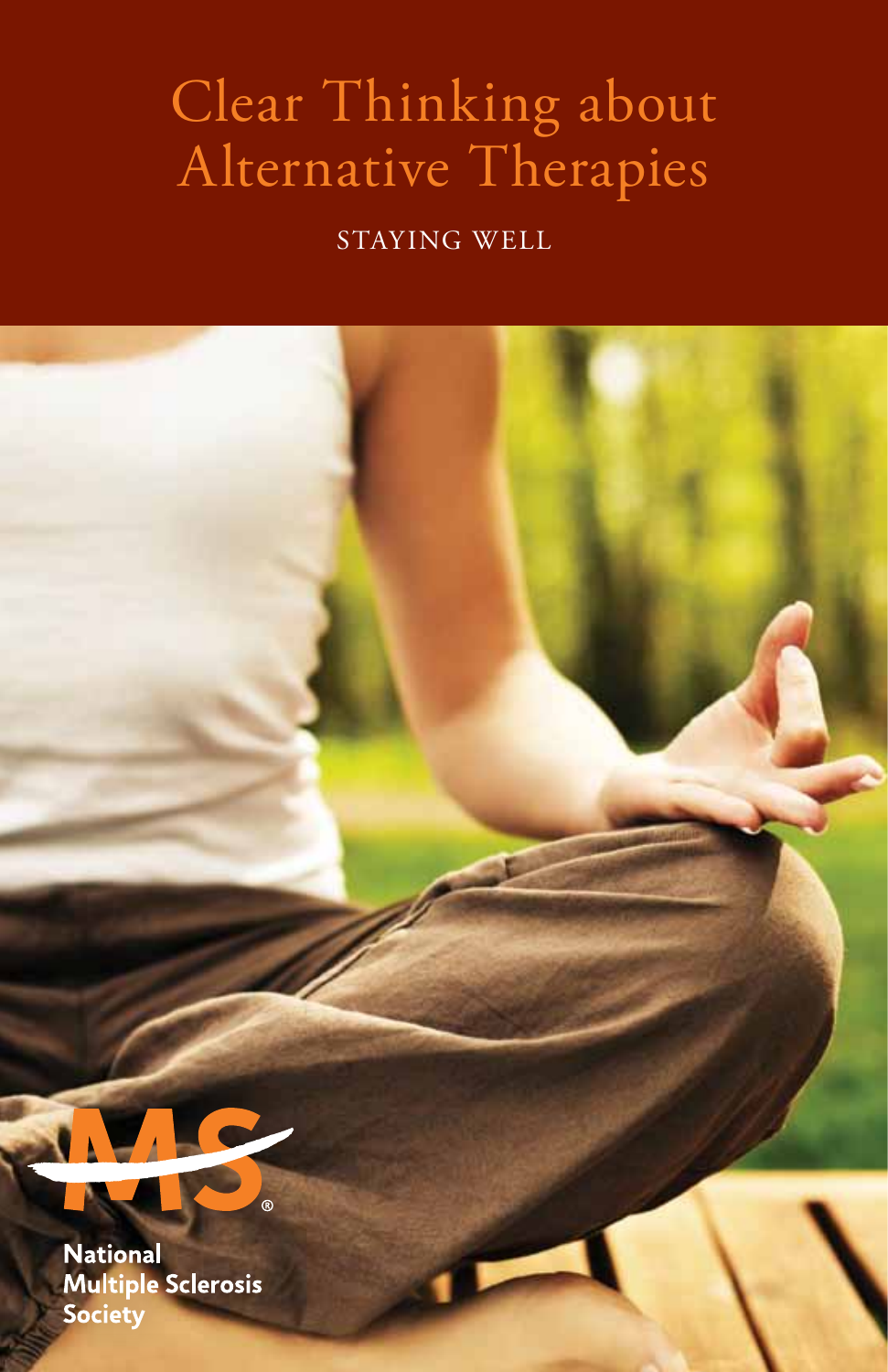## Clear Thinking about Alternative Therapies

#### by: Virginia Foster, with a contribution by Ellen Burstein MacFarlane

Virginia Foster is a professional health and consumer affairs communicator.

Ellen Burstein MacFarlane's experience with Dr. Dardik is detailed in the book she co-authored with her twin sister, Patricia, titled Legwork: An Inspiring Journey through a Chronic Illness (paperback, iUniverse, Inc., 2000).

This publication is supported by contributions to the National MS Society from its members and friends.

Reviewed by members of the Client Education Committee of the National Multiple Sclerosis Society's Clinical Advisory Board.

© 2011 National MS Society. All rights reserved.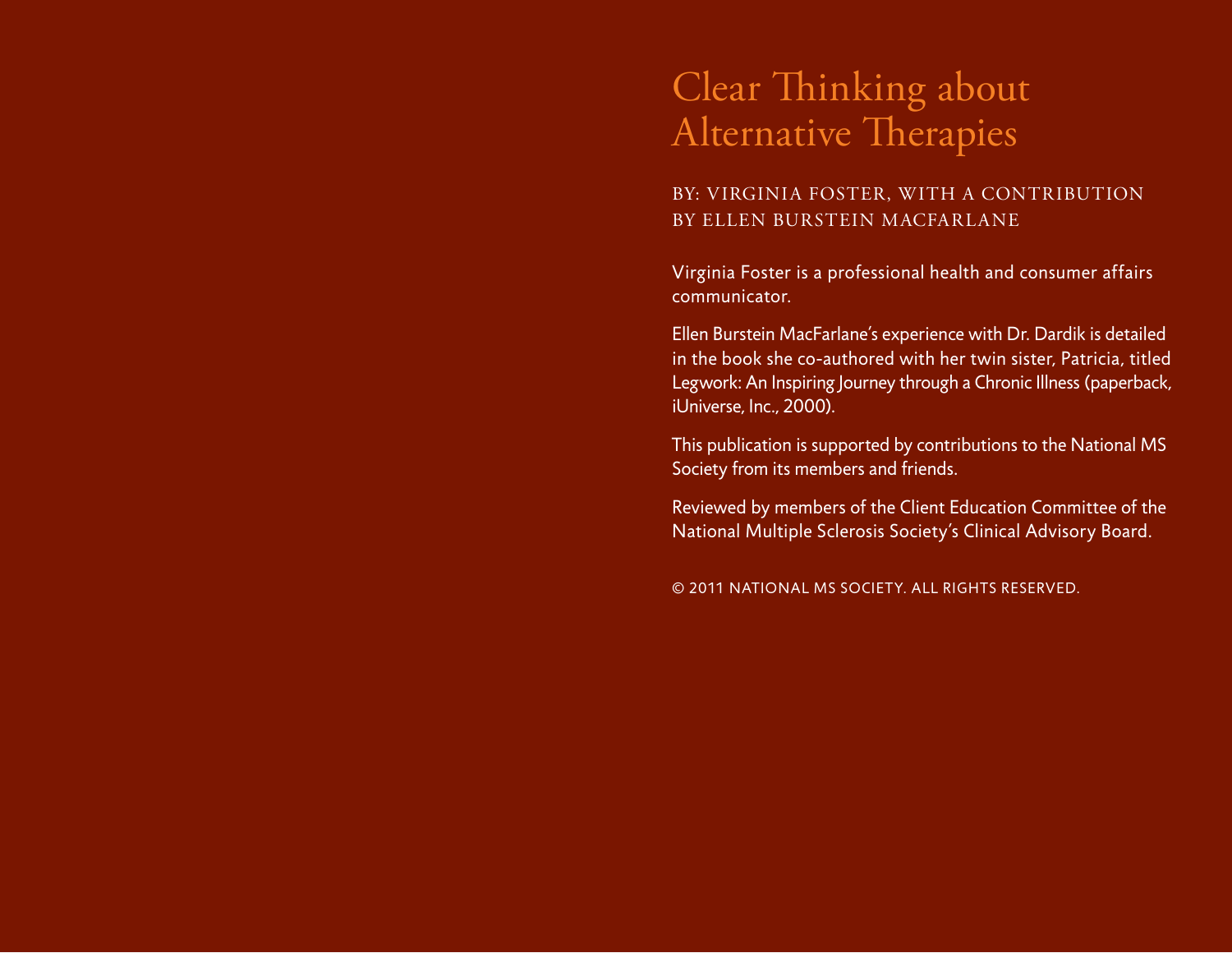# Understanding your options

How do you choose the right medical treatment from everything that is available to you? This is one of the biggest questions you face as a person with MS.

Not so long ago, you wouldn't have had a choice. Your doctor would have decided for you from a limited list of possibilities. But today there are several ways to manage MS and a long list of ways to ease MS symptoms.

In order to understand and evaluate your options, and manage your MS over time, you need to be an active, informed consumer.

This is particularly important if you choose to pursue an alternative or complementary therapy. Here, it is much harder to identify and evaluate the risks and benefits. Therapies range from the widely accepted to the truly bizarre. To protect your health and your pocketbook, you must track down and scrutinize information from as many sources as possible.

### What are alternative therapies?

The term **alternative** is difficult to define. When applied to health care, it encompasses everything from drugs and diets to food supplements, mental exercises, hands-on techniques, and lifestyle changes — virtually anything that is not included in traditional Western medical practice.

Alternative therapies come from many disciplines and traditions. They include acupuncture, aromatherapy, biofeedback, chiropractic, guided imagery, herbal medicine, homeopathy, hypnosis, hypnotherapy, macrobiotics, naturopathy, reflexology, relaxation techniques, traditional Chinese medicine, yoga, "therapeutic touch," and various schools of massage, among others.

Some alternative treatments may be making their way into standard medical practice; some may be based on concepts that are impossible to translate into standard scientific thinking or to test with contemporary clinical trials; and some may be based on fads, fancies, or complete unknowns. Despite the challenges presented by such a wide range of possibilities, alternative medicine appeals to many Americans.

Advocates of alternative therapies sometimes claim that conventional medicine is ignoring or suppressing treatments that can alleviate symptoms or even cure some diseases.

Opponents of alternative therapies challenge the advocates of unproven treatments to produce the scientific evidence that will substantiate their claims. As one outcome of this challenge, the National Institutes of Health evaluated acupuncture studies and concluded that there is clear evidence for its effectiveness for nausea related to surgery or chemotherapy.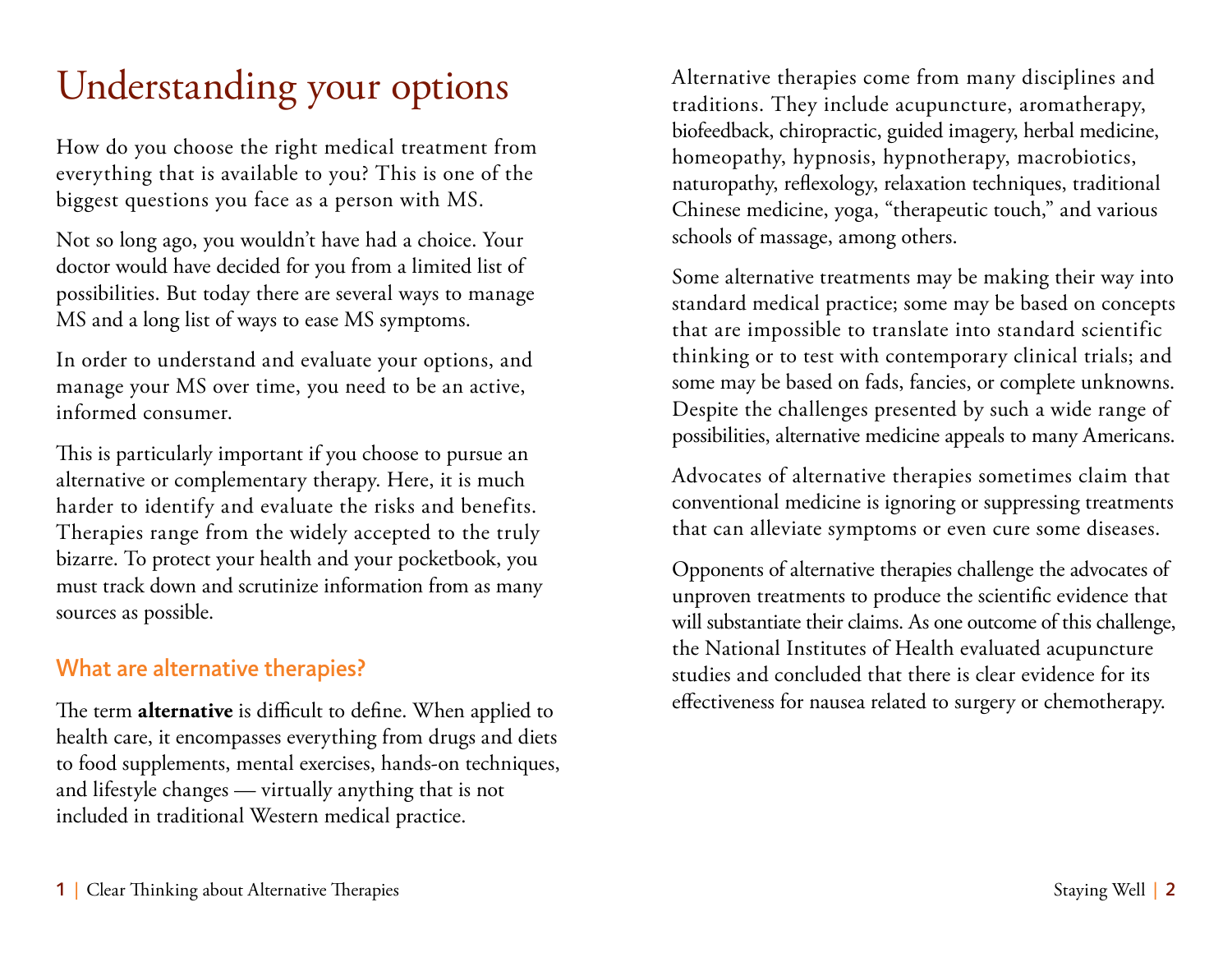## Why is it so popular?

People want to believe that someone, somewhere, has the answer — or, at least, part of the answer. The inability of conventional medicine to cure certain illnesses or alleviate difficult symptoms can be deeply frustrating and frightening.

In addition, people want to take responsibility for their own well-being. People with chronic diseases are often urged by their conventional health-care advisors to take a "wellness" approach to living with their disease. They are urged to improve their diet, exercise regularly, and take steps to support their emotional well-being. The distinction between these strategies and alternative therapies is very blurred.

If an alternative treatment appears to be harmless, many people feel it's worth a try. Perhaps you agree. "What do I have to lose?" you may ask.

Unfortunately, there is plenty to lose with some alternative therapies. Health, money, hopes — even one's life can be at risk. That's why we've prepared this booklet. We believe information can help people make their own best choices.

# Separating fact from fiction

There are many misconceptions about alternative medicine. Here are some of the most common.

- *Fiction:* Alternative medicine is completely natural and nontoxic. *Fact:* Not all alternative therapies use natural substances. And even a natural substance can be toxic. Remember, poison ivy is completely natural.
- **Fiction:** Alternative medicine is non-invasive and painless.

*Fact:* Some alternative therapies are invasive, painful, and may produce serious side effects. Examples include chelation therapy, colonic irrigation, and bee sting therapy.

■ *Fiction:* Alternative medicine is risk-free.

 *Fact:* Every test, treatment, therapy, and medication — whether conventional or alternative — carries some degree of risk. The question is, do the benefits outweigh the risks? Well-conducted, scientific studies or documented clinical experience can determine this, but studies and reports are not available for every treatment. In the absence of this kind of evidence, the experience of a seasoned MS clinician can provide valuable guidance. So can reference books and web sites from unbiased sources.

■ **Fiction:** If a person improves while using a treatment, that means it works.

*Fact:* It's always good news when someone's condition improves. However, the improvement may be due to the natural course of the disease, not to the treatment. MS particularly is notorious for being variable. It can stabilize for no known reason at any time. Or, the **placebo effect** may be responsible for the improvement. (See page 9 for more information on this.)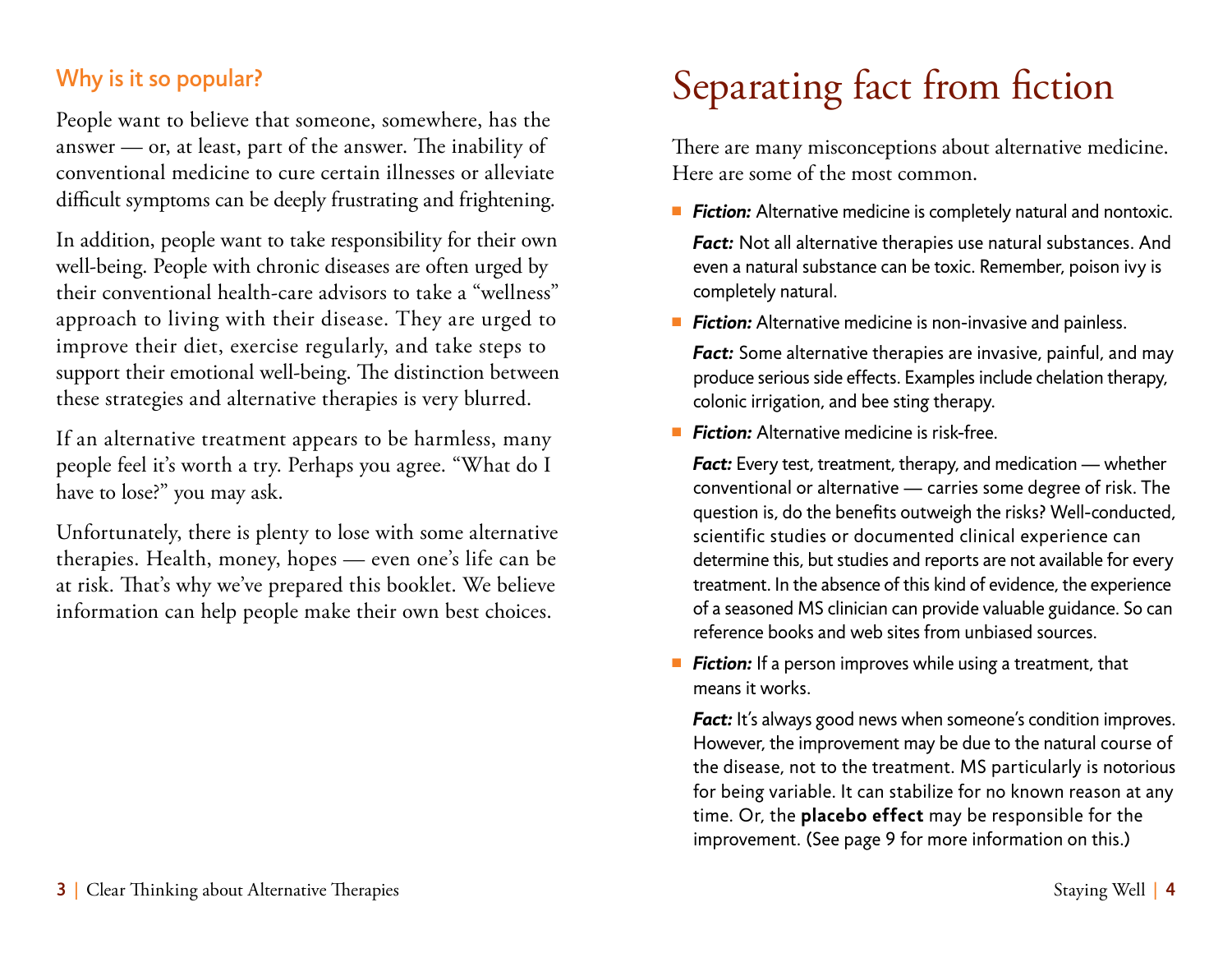#### ■ **Fiction:** Conventional medicine has all the answers.

*Fact:* No. Conventional medicine has not fully evaluated many of the treatments it currently uses. Doctors do not always know how or why some treatments work, but they use them anyway. However, reputable professionals avoid secrecy, and share information about their practices via journals, professional meetings, and correspondence.

■ **Fiction:** Conventional physicians reject alternative medicine.

 *Fact:* Not necessarily. Today, the term **complementary medicine** is used by mainstream physicians to refer to alternative regimens or therapies that their patients choose to use along with their conventional treatments. In other words, these therapies **complement** but **do not replace** the conventional treatment plan. A growing number of physicians are interested in this approach.

Some medical doctors refer their patients to alternative medical practitioners. Some even administer complementary treatments themselves. And a few non-conventional therapies, such as meditation, have been tested and found to have some positive effects and are accepted by mainstream medicine.

■ **Fiction:** Alternative medicine is inexpensive and protects people from profiteering corporations.

*Fact:* It is possible to spend hundreds of thousands of dollars on alternative medicine. The nutritional supplement business alone is a multibillion dollar industry, with corporations both large and small vigorously marketing their products.

# Please Be Careful

#### by Ellen Burstein MacFarlane

The diagnosis of MS is a shattering experience. This disease is unpredictable, the prognosis a question mark. While medicine can alleviate symptoms and, in some cases, slow progression, there is, as yet, no cure.

I want to warn you that MS can make you desperate, and desperation makes you vulnerable — an easy target for snakeoil salesmen selling false hope and phony cures.

I know. I was a victim.

In 1986, I was working as an investigative consumer reporter for WCPX-TV in Orlando, Florida, when I learned I had a slow, progressive form of MS. In my job, I warned the public about bad people and bad deals, and I thought I knew every con. But illness is a great leveler.

By 1991, my MS had become severe and progressive, and I was struggling to stay on my feet. As my condition deteriorated, so did my judgment.

I first learned of Dr. Irving I. Dardik when a well-respected magazine did a nine-page cover story on him. Dardik, an impeccably credentialed vascular surgeon and former head of the Olympic Committee's Sports Medicine Council, claimed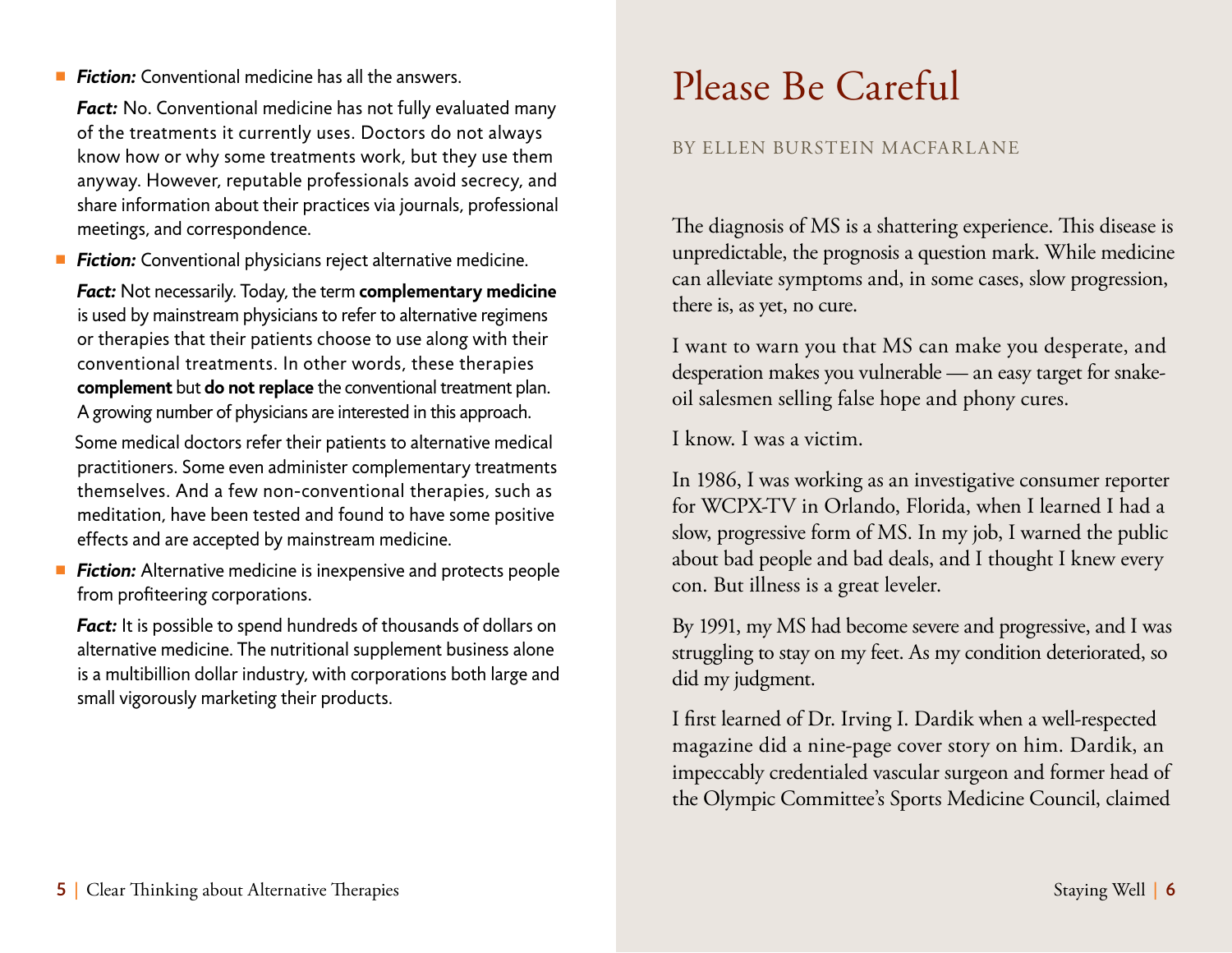his stress/recovery exercise program called Superesonant Wavenergy (SRWE) would correct imbalances in the immune system and cure multiple sclerosis, Lou Gehrig's disease, chronic fatigue syndrome, and other chronic and fatal illnesses.

When we met, I believed Dardik's enthusiastic assertion that he had the answer to MS. He emphasized he was not talking about a remission; he could cure me. It would take a year and I would walk again. My family gave in to my plea to pay this man  $$100,000 - $50,000$  of it up front.

Within seven months, my condition deteriorated. Dr. Irving I. Dardik's worthless cure and greed had taken a year of my life that I could not afford to lose. I had to quit my job, I needed 24-hour nursing care, and I now used a wheelchair full-time. Dardik offered no restitution.

In July 1995, based on my complaint, the New York State Administrative Review Board for Professional Medical Conduct upheld a hearing committee's decision to revoke Dardik's medical license in New York State. There was also a penalty fine of \$40,000.

While there are honest and honorable people who offer alternative medical treatments, there are too many charlatans who will prey on your desperation to be cured of MS.

Please be careful!

## How is alternative medicine different from conventional medicine?

Conventional medicine quantifies the risks and benefits of a new treatment. Before the Food and Drug Administration (FDA) approves any new drug or medical device, the product **must** demonstrate its safety and effectiveness in controlled clinical trials. (See page 9.) The trials not only compare outcomes between those who received the therapy and a matched group who did not, they also ensure that the exact same therapy was delivered in exactly the same way to all participants. This is the only way a true comparison can be made. Once the FDA has cleared the product for marketing, people are protected by disclosure requirements such as detailed package inserts in prescription drugs and "informed consent" procedures.

It's worth noting that while drugs and medical devices are evaluated by the FDA, surgical procedures are not federally regulated. Studies to determine the safety and efficacy of surgical interventions are often sponsored by government health agencies to review outcomes, and the American College of Surgeons supports an office of Continuous Quality Improvement to review and disseminate best practices.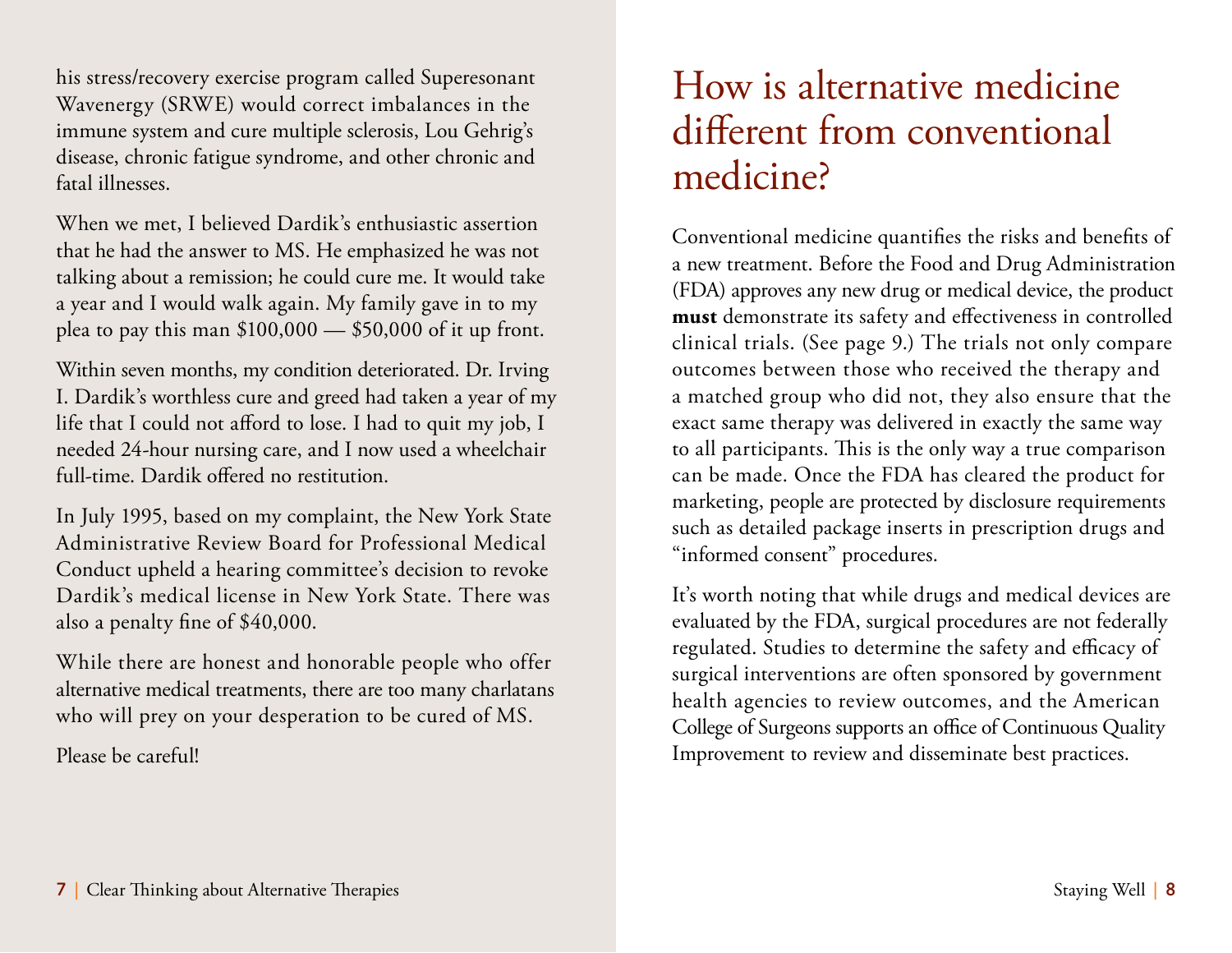People who use an alternative therapy often have little or no idea of the risks that may be involved. There is little published documentation to substantiate claims about these therapies, and the documentation that is available may be unreliable. Claims are often based on anecdotal evidence. An anecdote is a story about an individual's experience. It typically has not been measured against baselines or checkpoints to assure objectivity.

The uneven application of standards reveals some of the problems. Dietary supplements and herbals are only lightly regulated by the FDA. The manufacturer is responsible for ensuring that the product is safe but is not required to disclose information about the product's content, safety or benefit. However, a manufacturer is not allowed to make a claim that the product is a treatment or cure for a condition. If a supplement label makes a general health claim, it must include a disclaimer saying that the FDA has not evaluated the product. The FDA's document, "Tips for the Savvy Supplement User," has helpful information for those exploring supplements. (Go to **http://www.fda.gov** and type the document title into the search box.)

### The controlled clinical trial

Most clinical trials divide participants into two groups. One group gets the experimental treatment, the other gets a **placebo**, a look-alike but inactive treatment. Or they receive a standard, already proven treatment. The most reliable clinical trials are "double-blind," which means that neither the patients nor the researchers know who is receiving which treatment.

This kind of double-blind, placebo-controlled study allows researchers to separate the response to the test agent from responses produced by what is called the **placebo effect**. This refers to benefits caused by a patient's or a researcher's **expectations** about a treatment rather than by the treatment itself.

You can't assume that a therapy works just because it is currently undergoing clinical trials. It may well be proven ineffective. In fact, only a small percentage of products that undergo clinical trials ever gain FDA approval.

### Doing better research on alternatives

In 1992, the U.S. National Institutes of Health established the Office of Alternative Medicine to fund research on the safety and effectiveness of alternative therapies. This office is now the National Center for Complementary and Alternative Medicine (**www.nccam.nih.gov/research**). It awards grants to researchers in educational and research institutions around the country. Individuals can enroll on this site for a quarterly newsletter, "CAM at the NIH."

### Belief — a potent medicine

Our bodies respond to suggestion. Some scientists think that a person's belief in a therapy causes the body to produce hormones called endorphins which act as natural pain-killers. This may ease pain and reduce discomfort. In other words, believing can literally make it so for some period of time.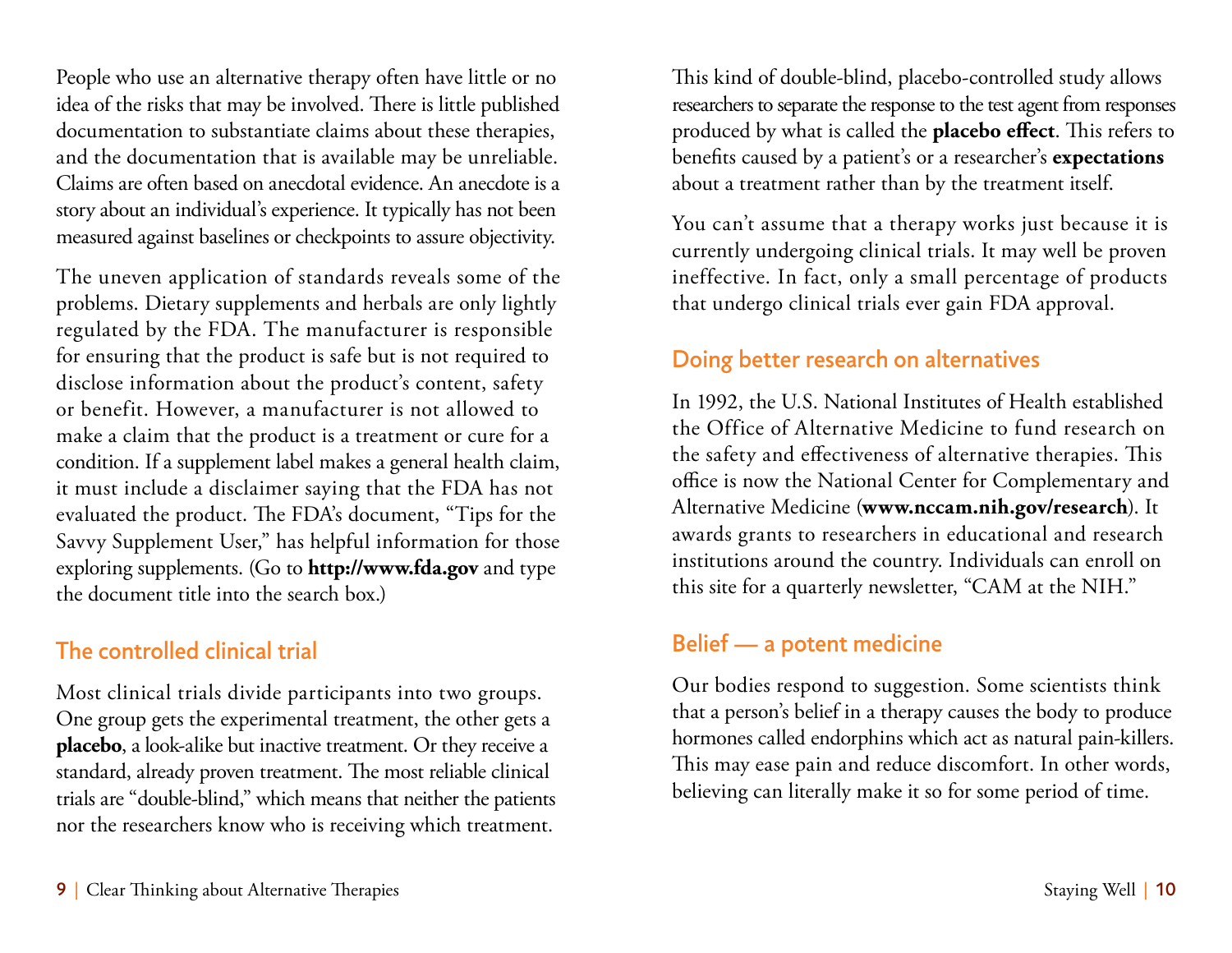The catch is that the placebo effect tends to diminish over time even when the person's belief remains strong.

About 32% of people in clinical trials respond positively to placebos according to a groundbreaking 1955 study by H.K. Beecher. He was not studying MS. Experience in clinical trials for MS suggests the effect is even stronger in this disease. Up to 60% of people with MS have responded to an inert drug or sham treatment — at least for a short while. This demonstrates that the power of suggestion can be a powerful tool to improve the quality of life for many people with MS. But it can also lead people to believe that an expensive and ultimately useless treatment is essential.

Belief can work in the opposite direction as well. Participants in clinical trials may experience negative effects, such as headaches or nausea, even when they are in the placebo arm of the study receiving an inactive look-alike treatment. This response is called the nocebo effect.

# Special issues in MS

Clinical trials are particularly important in establishing the safety and effectiveness of new treatments for MS. MS is a disease famous for spontaneous remissions. So much is still unknown about this disease, and its course can be so different from one person to another, that it can be difficult to determine what works and what doesn't.

Thus a new MS therapy is tested on a large number of people with similar forms of MS over a long period of time. The results give information that assures everyone that the treatment is likely to do more good than harm.

### Sorting it out

Some alternative treatments may improve general health or make it easier to deal with a troubling symptom. Others could trigger a helpful placebo effect, if only for a limited time. Others are ineffective and a waste of money and time. And still others are actually dangerous.

So how can you tell what to avoid and what might be worth a try?

The answer: **Gather information** (see checklist on page 22). Carefully and thoroughly inquire about any therapy you are considering. Keep asking questions until you get the answers you need. This is the only way to fully understand what you are getting into.

- $\blacksquare$  What does the treatment involve?
- $\blacksquare$  How and why is it supposed to work?
- $\blacksquare$  How effective is it?
- $\blacksquare$  What are the risks?
- **n** How much does it cost?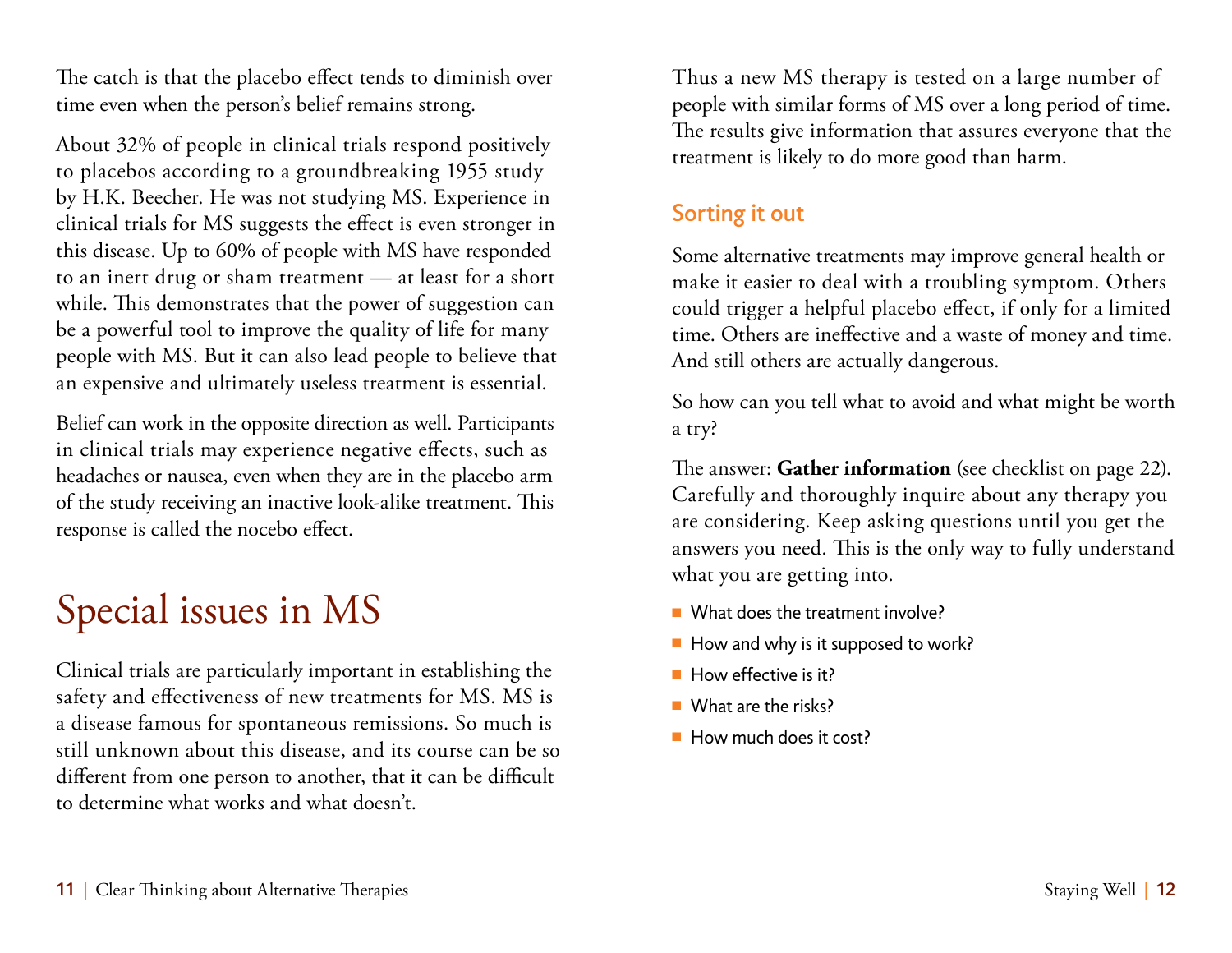### Three sample therapies, analyzed

Here is the bottom line on three therapies that have been promoted for use by people with MS:

### Chelation therapy — Ineffective and dangerous

Description Chelation means "the process of combining with and dissolving." A crystalline acid (EDTA) is injected intravenously over several hours. It chelates, or binds, heavy metals in the bloodstream, which are then excreted through the kidneys.

> Chelation is accepted therapy for lead poisoning and a few very rare disorders involving heavy metal accumulation. It is advocated by some alternative practitioners as a treatment for diseases as diverse as cancer, arthritis, heart attacks, strokes, MS, and Parkinson's disease.

- Evaluation The Food and Drug Administration, the Veterans Administration, and other professional associations call chelation therapy ineffective or inadequately studied for purposes other than heavy metal accumulation. There is no evidence that MS is caused by heavy metals in the bloodstream.
- Risks/Costs The therapy carries significant risk. It can cause kidney damage and is potentially lethal without adequate supervision. A course of treatment extending over several months can cost thousands of dollars.

#### Removal of mercury-based fillings — Ineffective

Description Dental fillings made of silver and mercury amalgam are removed and replaced. Proponents claim that mercury leaks from amalgam fillings and damages the immune system, causing a broad range of problems, including MS.

- Evaluation There is no scientific evidence to connect the development of MS with mercury-based dental fillings. Poisoning with heavy metals, such as mercury, lead, or manganese, can damage the nervous system and produce symptoms, such as tremor or weakness, similar to those seen in MS. However, the underlying mechanism of the nerve damage is completely different from MS.
- Risks/Costs Although it can be painful and might cause dental complications, the procedure is medically harmless. However, it is usually very expensive.

### Tai chi — Harmless and may benefit general health

| <b>Description</b> | Tai chi is an ancient Chinese system of meditative<br>exercise. The participant concentrates on performing<br>gentle patterns of movement that are described as<br>bringing the body and mind into harmony. Tai chi is<br>practiced by people of every age and physical condition. |
|--------------------|------------------------------------------------------------------------------------------------------------------------------------------------------------------------------------------------------------------------------------------------------------------------------------|
| <b>Evaluation</b>  | Tai chi may lower stress, promote relaxation, relieve<br>fatigue, and improve balance.                                                                                                                                                                                             |
| <b>Risks/Costs</b> | The exercises are safe. If necessary, they can be done<br>in modified form from a seated position. The only<br>costs are for instruction in a class or for a video.                                                                                                                |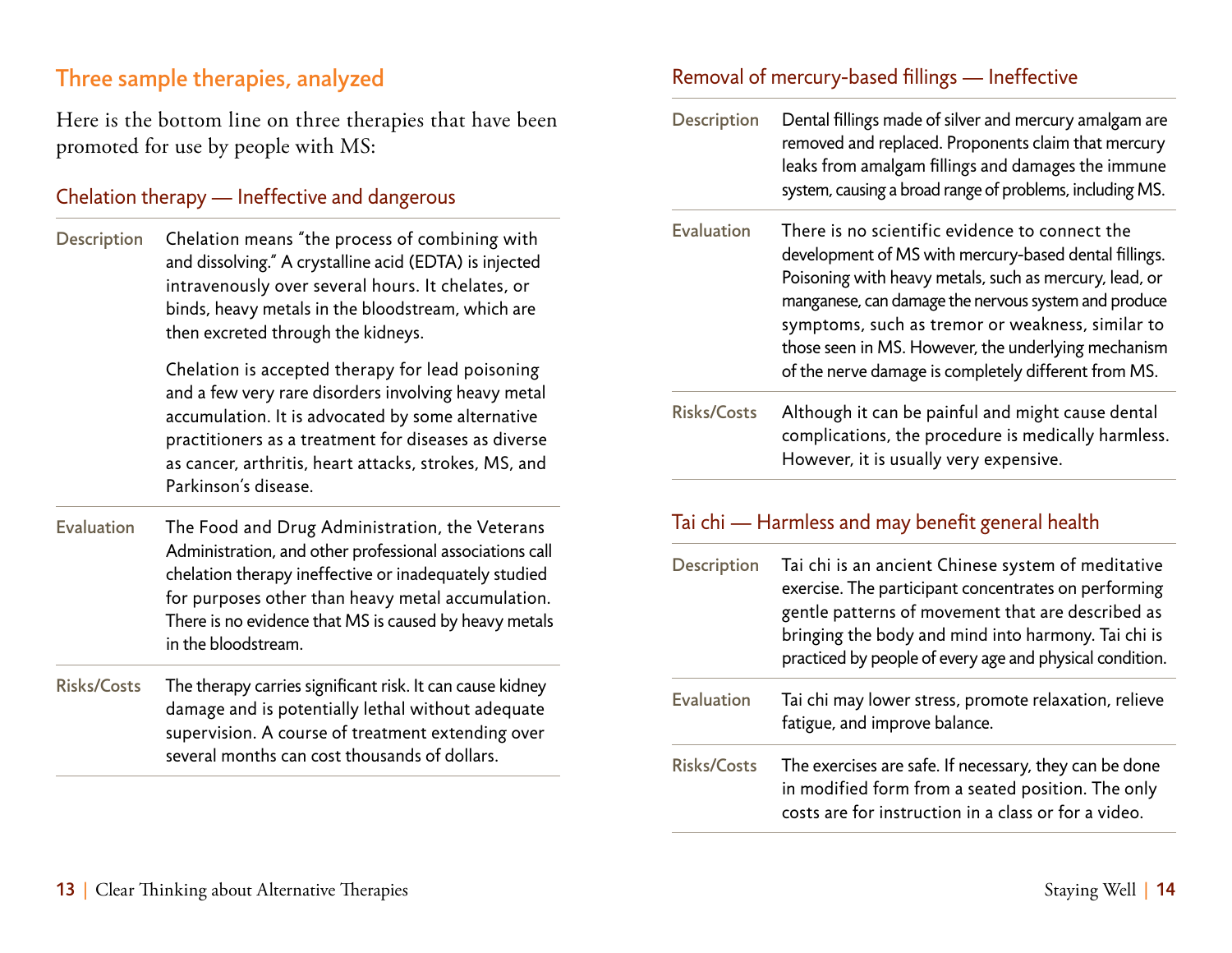# Danger signals!

Alternative medicine attracts many quacks and frauds. They claim their treatments can produce miracles. Quacks may be well intentioned and deeply convinced about the value of their remedy — or they may be crooks, plain and simple. Either way, fraud produces misery in the form of wasted money, dashed hopes, and even direct physical harm.

## Suspect fraud if:

- **Promoters suggest an alternative treatment is a "cure" for MS.** The grander the claim, the more alarming this signal is.
- $\blacksquare$  You must pay in advance.
- $\blacksquare$  The treatment is available from only one source or works by a "secret" formula.
- $\blacksquare$  A practitioner does not want to work with your medical doctor.
- $\blacksquare$  The promoters claim there is a medical or scientific conspiracy against them.
- Advertising uses testimonials from "satisfied customers."
- $\blacksquare$  The product or treatment is promoted by:
	- **>** telephone solicitation, direct mail, or the Internet
	- **>** a TV infomercial that uses a talk-show format
	- **>** newspaper ads designed to look like news articles
	- **>** a salesperson working for a multilevel marketing organization (known as "pyramid marketing")

## Look before you leap

- **n** Don't make your decision in a vacuum. Contact a variety of sources to get reliable, objective information about any alternative therapy you are considering. Begin by calling the National Multiple Sclerosis Society at 1-800-344-4867. And use the resources on pages 19.
- **n Discuss the alternative therapy with your doctor.** Ask for your doctor's views on the risks, benefits, side effects, and potential interactions with medications you are currently taking. Also ask about the experience of the doctor's other patients who have used the same therapy. A frank talk with your nurse may be helpful if you feel you and your doctor are not communicating well about this issue.
- Find out if the alternative practitioner works with **conventional doctors.** Be sure that the practitioner is willing to refer patients to a physician. Avoid those who do not want to work with regular doctors.
- **n** Talk to people who have used the treatment. Firsthand knowledge is invaluable. Ask people who have used the therapy about its advantages, disadvantages, risks, side effects, costs, and the results they got from it. Try to track down these people yourself. Chat groups like those on MSWorld® can be helpful here. Don't rely on references supplied by the alternative practitioner or a person who is trying to sell you the product or service.
- **n** Investigate the background of any treatment provider. Find out about the person's training and credentials. In particular, determine how much experience this person has had treating people with MS.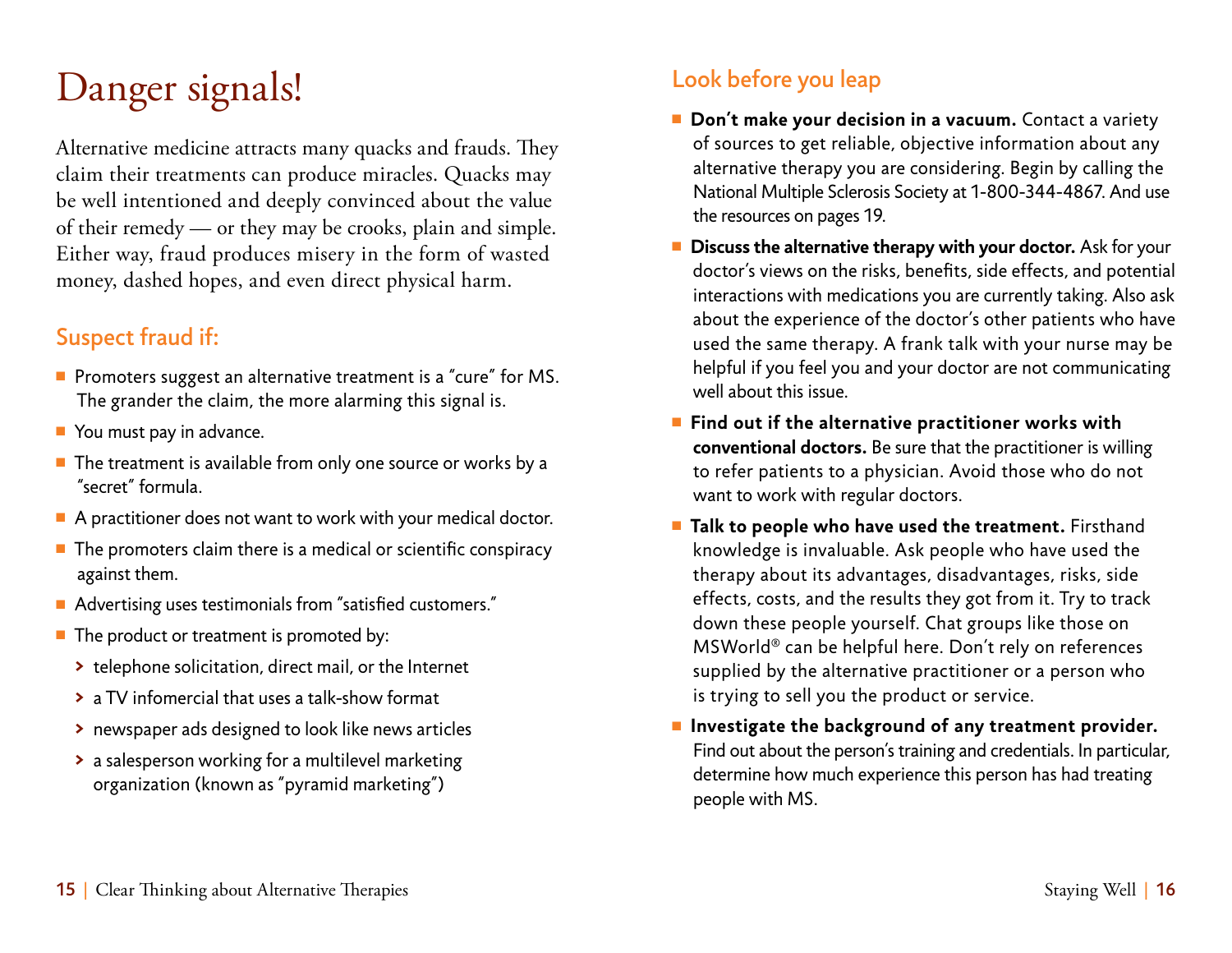- Thoroughly investigate any clinic that requires inpatient stays. Be particularly vigilant about any clinic (in the U.S. or abroad) that will not treat you as an outpatient. Find out why they require inpatient treatment.
- Determine the costs. Ask about the cost for a full course of **treatment.** Some alternative therapies are very expensive and most are not covered by health insurance.

### Proceed with caution

If you do decide to try an alternative therapy, continue to use your common sense.

- **n Do not abandon your conventional therapy.** One of the greatest dangers of alternative medicine is quitting conventional treatment in a headlong rush to embrace an alternative. Only use alternative therapy in addition to, not in place of, treatment prescribed by a qualified physician.
- **Document your experience.** Keep a detailed log of your experience. Record whom you consulted, what you took or did, and what changes you observed. A log will help you keep your doctor informed.
- Keep your doctor up to date. Tell your doctor about all the therapies you are using. A physician who can't see the whole picture will be practicing medicine in the dark. Your doctor can alert you to possible side effects or interactions with your medications. He or she can also help you decide whether to continue a particular alternative therapy.

# A final word

Stay tuned for further developments. New findings are now common in the fast-moving world of modern medicine. An alternative therapy that you've considered using may be proven harmful. On the other hand, some age-old folk remedy may prove to be the source for a new treatment.

The best advice: Remain open-minded but skeptical. Remember, every alternative treatment is suspect until it has been proven safe and effective.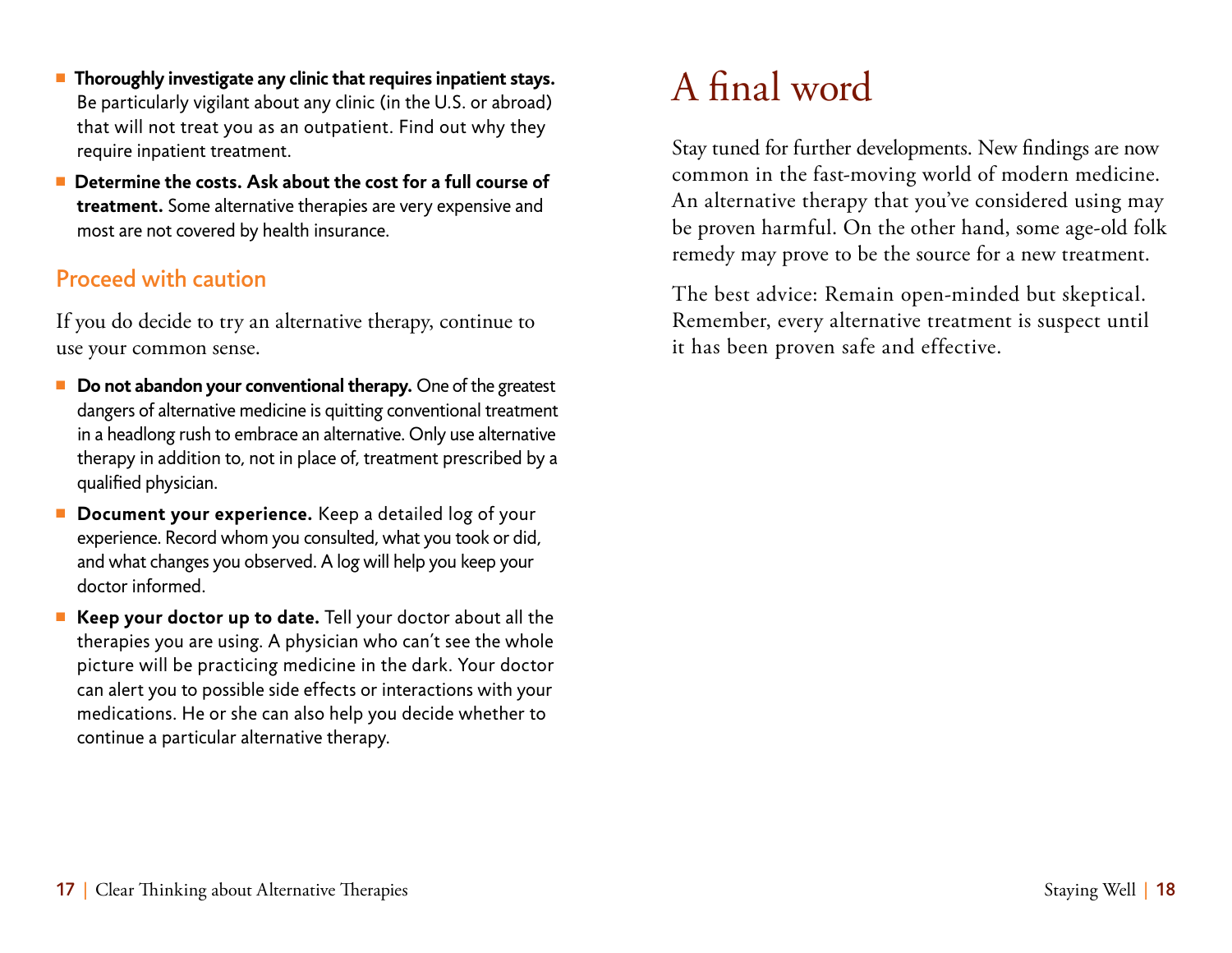## References

### Web sites

- $\blacksquare$  The National MS Society offers local referrals, education programs, counseling, self-help groups, and other booklets and brochures on MS. Log on to **www.nationalMSsociety.org**.
- $\blacksquare$  The Society recommends the Web site managed by Dr. Allen Bowling, which provides comprehensive information about complementary and alternative medicine and MS. Log on to **www.neurologycare.net/cam**.
- Official chat and message board site for the National MS Society. www.msworld.org.

## **Books**

There are many books on CAM written for non-specialist readers. One book that specifically deals with MS and CAM is:

■ Bowling A.C. Complementary and Alternative Medicine and *Multiple Sclerosis.* (2nd Edition). New York: Demos Medical Publishing, 2007. Web site: **www.demoshealth.com**. Tel: 800-532-8663.

Others with objective general information on dietary supplements and CAM are:

- Kalb R., Ph.D., Holland N, RN, EdD, MSCN, Giesser B, MD Giesser, *Multiple Sclerosis for Dummies.* Wiley Publishing Inc., 2007.
- Steven Foster and Varro E. Tyler, PhD, Tyler's *Honest Herbal: A Sensible Guide to the Use of Herbs and Related Remedies.* Binghamton, NY: Haworth Press.
- \* Note: The above-mentioned books may be available for loan at your local chapter of the National MS Society, or at your public library.

## Technical reference books

Detailed technical references include:

- <sup>n</sup> *2011 Physicians' Desk Reference for Nonprescription Drugs, Dietary Supplements, and Herbs,* Thomson Healthcare, NJ. Web site: **www.pdrbookstore.com**. Tel: 800-678-5689.
- <sup>n</sup> *Physicians' Desk Reference for Herbal Medicines,* (4th Edition) Thomson Healthcare, NJ. Web site: **www.pdrbookstore.com**. Tel: 800-678-5689.
- Bowling, A., *Complementary and alternative medicine and multiple sclerosis.* Neurologic Clinics of North America, vol 29, pp. 465-480, 2011.
- <sup>n</sup> Ernst, E., Pittler, M.H., Wider, B. *The Desktop Guide to Complementary and Alternative Medicine: An Evidence-Based Approach.* (2nd Edition) Edinburgh: Mosby, 2006.
- <sup>n</sup> Fetrow, C., Avila, J. *The Professional's Handbook of Complementary and Alternative Medicines.* Springhouse, PA: Springhouse Corp., 2003.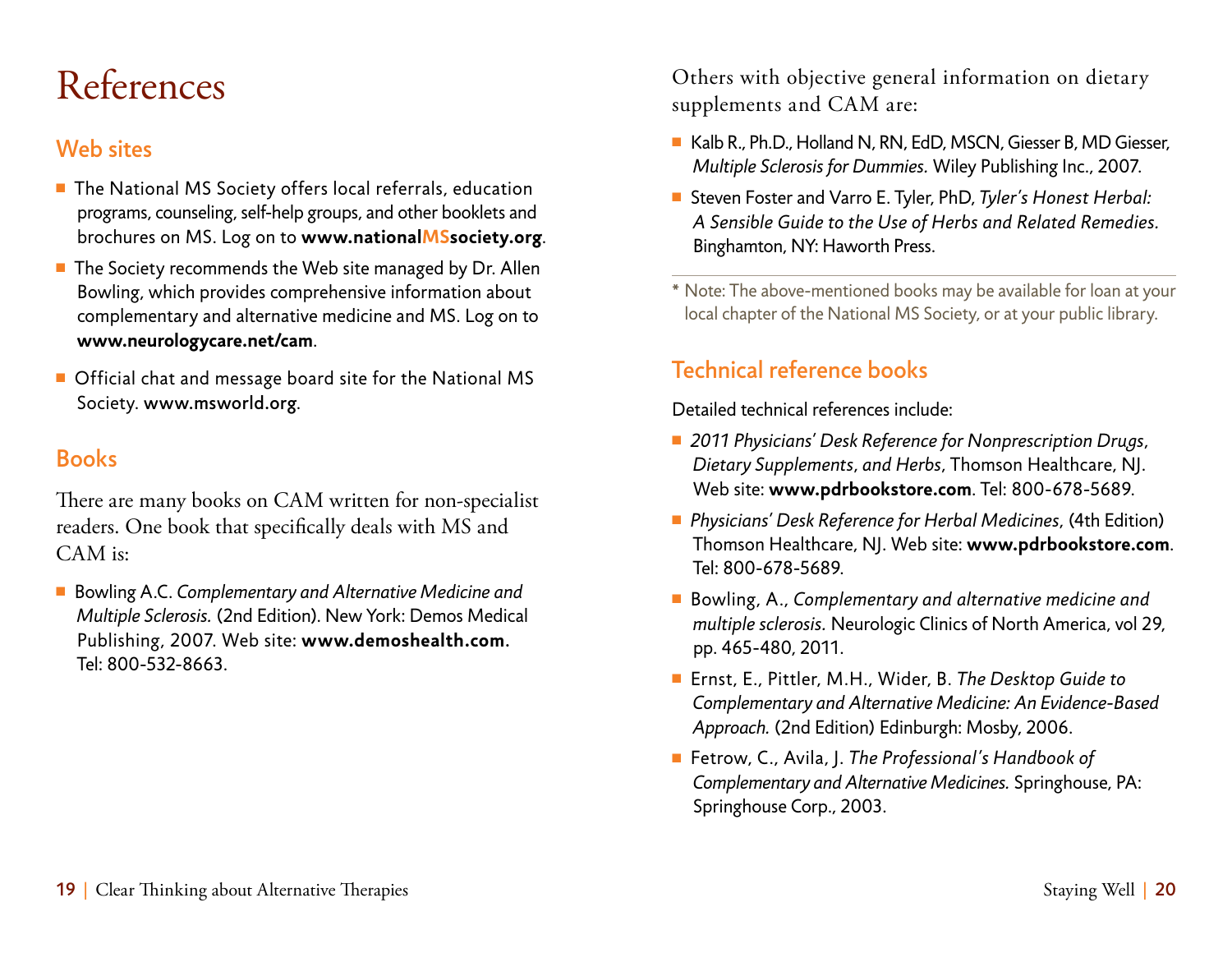- <sup>n</sup> Fragakis, A.S. *The Health Professional's Guide to Popular Dietary Supplements.* (3rd Edition) Chicago, IL: The American Dietetic Association, 2006.
- Jellin J.M., Batz F., Hitchens K., et al. *Natural Medicines ComprehensiveDatabase.*(5th Edition) Stockton, CA: Therapeutic Research Faculty, 2005.

### Information on health fraud

<sup>n</sup> Quackwatch. **www.quackwatch.com**.

### Federal government sources

- Federal Trade Commission, Consumer Response Center, 600 Pennsylvania Avenue, NW, Washington, DC 20580. Tel: 877-382-4357. Web site: **www.ftc.gov**. Investigates false advertising.
- Food and Drug Administration, 10903 New Hampshire Ave., Silver Spring, MD 20993. Tel: 888-463-6332. Web site: **www.fda.gov**. In 1988, the FDA established the National Health Fraud Unit to fight medical fraud. This unit helps coordinate federal, state, and local regulatory actions against fraudulent products and practices.
- National Center for Complementary and Alternative Medicine Clearinghouse, P.O. Box 7923, Gaithersburg, MD 20898-7923. Tel: 888-644-6226. TTY: 866-464-3615. Web site: **www.nccam.nih.gov**. E-mail: **info@nccam.nih.gov**.
- U.S. Postal Inspection Service, Criminal Investigations Service Center, Attn: Mail Fraud, 222 S. Riverside Plz, Ste 1250, Chicago, IL 60606-6100. Web site: **www.usps.gov/postalinspectors. uspis.gov**. Monitors products purchased by mail.

### Alternative Treatment Checklist

| Do materials suggest this treatment is a cure?                             | $\Box$ yes $\Box$ no |
|----------------------------------------------------------------------------|----------------------|
| Do they suggest your current treatment is harmful?                         | $\Box$ yes $\Box$ no |
| Does the treatment supposedly help a long list<br>of different conditions? | $\Box$ yes $\Box$ no |
| Do you need to pay in advance?                                             | $\Box$ yes $\Box$ no |
| Do you need to stay in a facility away from                                |                      |
| home to get treatment?                                                     | $\Box$ yes $\Box$ no |
| Is treatment available from only one source?                               | $\Box$ yes $\Box$ no |
| How did you hear about it?                                                 |                      |
|                                                                            |                      |

- $\Box$  Telephone solicitation
- $\Box$  Direct mail
- $\blacksquare$  TV infomercial
- $\Box$  Newspaper ads that look like articles
- $\Box$  Multi-level marketing
- $\Box$  Internet

Practitioner does not want to work with your physician?  $\Box$  yes  $\Box$  no

### "YES" to any question is a red flag!

At the very least, seek more information.

### Questions to ask

- $\blacksquare$  What does the treatment involve?
- $\blacksquare$  How and why is it supposed to work?
- $\blacksquare$  How effective is it?
- $\blacksquare$  What are the risks?
- **How much does it cost?**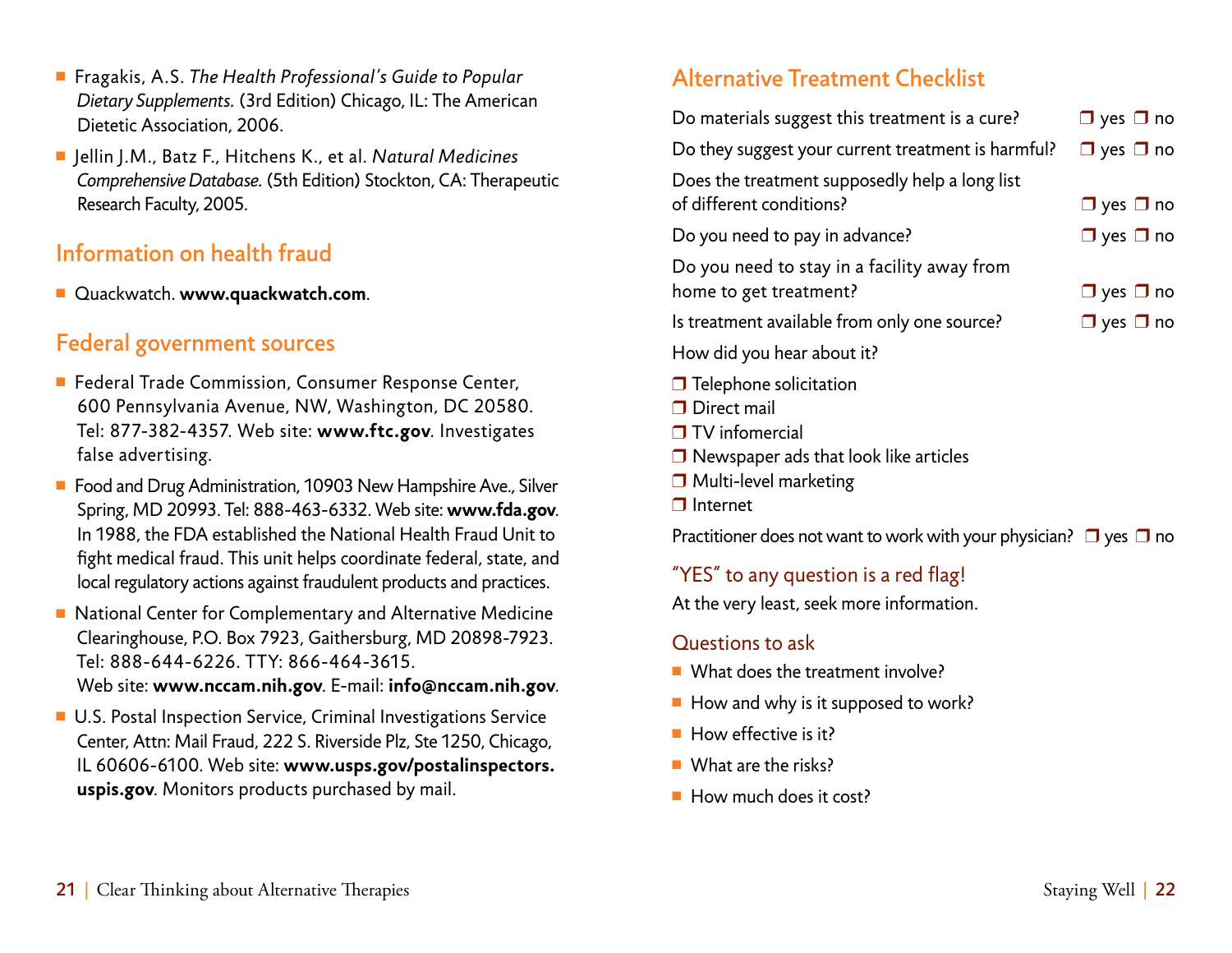## **Notes**

The National Multiple Sclerosis Society is proud to be a source of information about multiple sclerosis. Our comments are based on professional advice, published experience and expert opinion, but do not represent individual therapeutic recommendations or prescriptions. For specific information and advice, consult your physician.

Early and ongoing treatment with an FDA-approved therapy can make a difference for people with multiple sclerosis. Learn about your options by talking to your health care professional and contacting the National MS Society at nationalMSsociety.org or 1-800-344-4867 (1-800-FIGHT-MS).

The Society publishes many other pamphlets and articles about various aspects of MS. Visit nationalMSsociety.org/brochures to download them, or call your chapter at 1-800-344-4867 to have copies mailed to you.

### Some of our popular pamphlets include:

- Vitamins, Minerals and Herbs in MS: An Introduction
- Exercise as Part of Everyday Life
- Food for Thought: MS and Nutrition
- Taming Stress in Multiple Sclerosis
- Managing MS through Rehabilitation